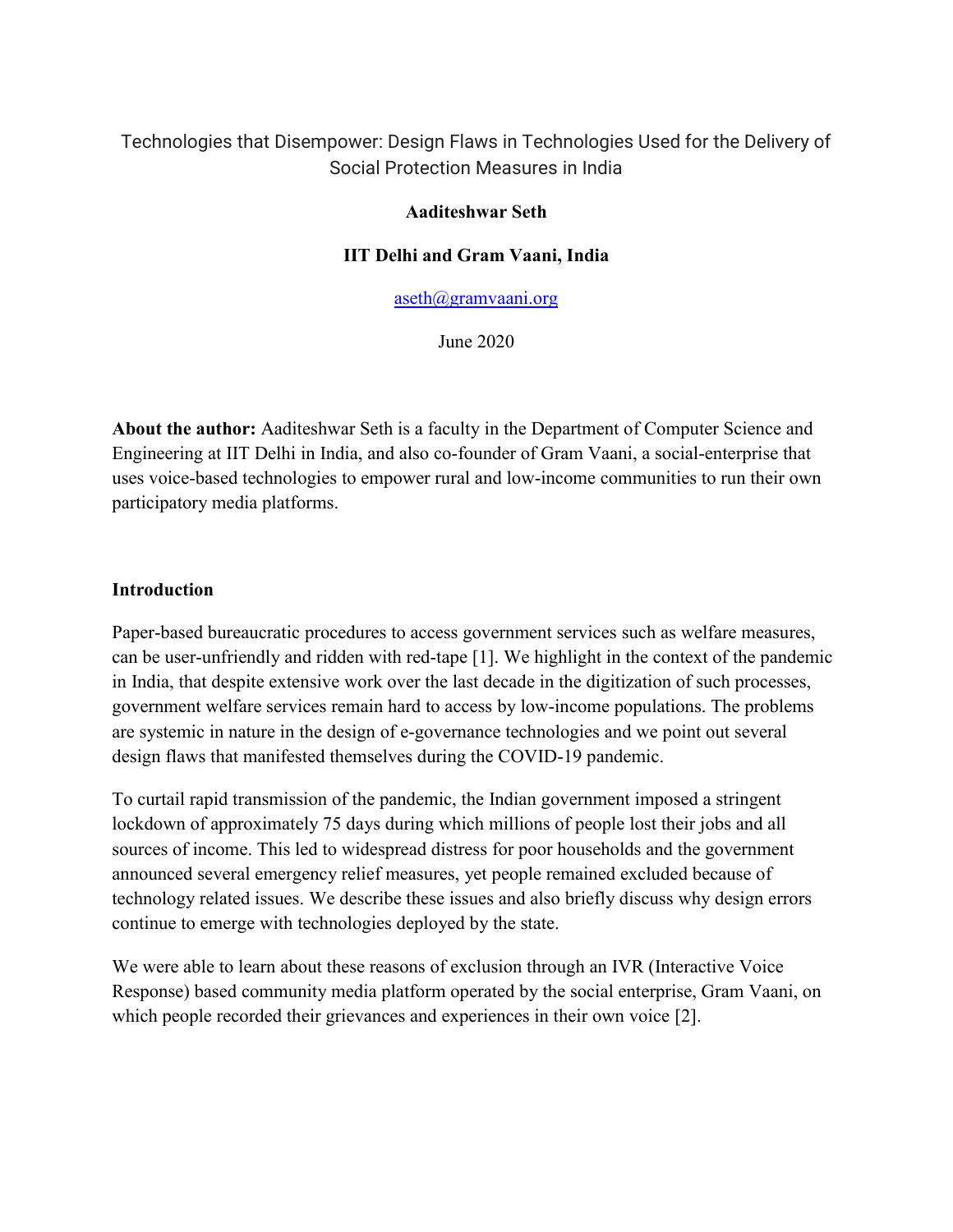### **Technology can be widely adopted without a clear use-case**

Two primary relief measures announced by the government were (i) an increase in the quota of subsidized food for the poor, through the Public Distribution System (PDS), and (ii) cash transfers to the bank accounts of people registered under government schemes on agriculture, banking, employment, etc. Both these schemes use a unique-id based authentication system called [Aadhaar,](https://en.wikipedia.org/wiki/Aadhaar) which relies upon fingerprint biometrics to authenticate people at the point of service, ie. ration dealerships that distribute subsidized food to the poor, and rural bank branches or banking correspondents that enable people to access their bank accounts from remote areas.

Biometric fingerprint failure unfortunately emerged as the most significant source of error in the Aadhaar based [authentication process for both PDS](https://www.dvara.com/research/wp-content/uploads/2020/05/Last-mile-Delivery-of-PM-Garib-Kalyan-Yojana-Benefits-during-the-COVID-19-Pandemic.pdf) as well as for [cash withdrawal,](https://www.livemint.com/opinion/columns/fix-the-problems-in-aadhaar-based-cash-transactions-11588930862806.html) during the lockdown. People facing such errors were [unable to get access to their entitled food rations](http://voice.gramvaani.org/fsmedia/recordings/1441/4209192.mp3) and went hungry. The reasons for biometric failure have been well documented, from machine failures to [illegible fingerprints](https://www.huffingtonpost.in/2018/04/19/an-81-year-old-space-scientist-wants-the-supreme-court-to-save-senior-citizens-from-aadhaar_a_23414358/) and also possible changes with the age of people, and it raises the question therefore about why was Aadhaar built to use biometrics in the first place?

Biometrics were originally deemed essential in Aadhaar for de-duplication so that nobody could have more than one Aadhaar card. No studies have however been published by the government on the efficacy of fingerprint biometrics for de-duplication, and a paper in fact claims a high false rejection rate if biometric de-duplication is indeed implemented [3]. Clearly if biometrics do not help with the one use-case that motivated its use then there is no need for it, even simple smartcard-based solutions could have been used for point-of-service authentication. Several states did suspend [biometric-based authentication for PDS](https://thewire.in/government/covid-19-aadhaar-dbt-and-a-reminder-of-the-issues-with-transaction-failure-data) during the lockdown, further corroborating the limited value of the technology.

# **Technology design can disempower citizens and reproduce inequalities**

Who understands and wields a technology is a key driver to determine whom the technology empowers and whom it disempowers. With cash transfers announced by the government, banking correspondents using Aadhaar-enabled POS machines were critical to deliver banking services to people at their doorstep. However, widespread cases of fraud also arose aided by design peculiarities of the POS machines. The machines are administered by the agents and there are no displays or audio notifications that inform the beneficiaries of the transactions actually being performed after the beneficiaries have authenticated themselves. It was therefore easy for the banking correspondents to *underreport* to customers the amount of cash that could be withdraw[n](http://voice.gramvaani.org/fsmedia/recordings/538/4019921.mp3) by making false verbal claims that an [inactive-account fees had been](http://voice.gramvaani.org/fsmedia/recordings/538/4019921.mp3) applied, and pocket the difference. Some went even further by telling customers that thei[r](http://voice.gramvaani.org/fsmedia/recordings/538/4026289.mp3) [bank account has](http://voice.gramvaani.org/fsmedia/recordings/538/4026289.mp3)  [been deactivated](http://voice.gramvaani.org/fsmedia/recordings/538/4026289.mp3) while all the time the accounts were functional and withdrawals were successfully conducted. A beneficiary-centric design of the POS machines could have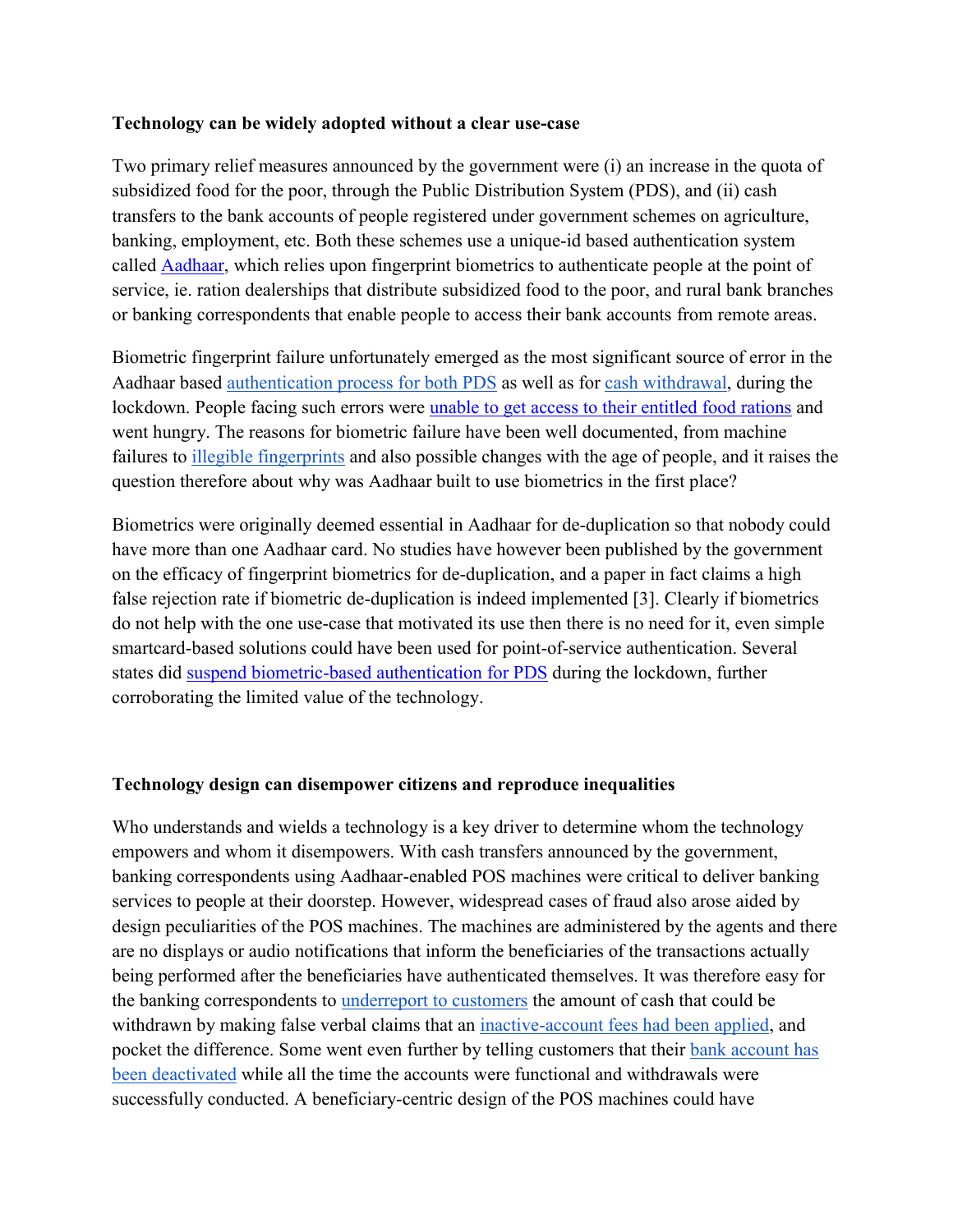empowered them. For example, audio enabled POS machines which speak out each and every transaction, explain the error codes in simple terms, and suggest appropriate actions in the case of failure, could help level the power imbalance between the banking agents and consumers.

The same principle is applicable even with ration shops, where the dealer clearly has opportunities to misquote problems to the beneficiaries. The dealers are known to falsely [claim a](http://api3.gramvaani.org/user/share/audio?i=3978053.mp3&d=f908cc4be1f45707&u=10280)  [shortfall in stock](http://api3.gramvaani.org/user/share/audio?i=3978053.mp3&d=f908cc4be1f45707&u=10280) and not give full units of food to the people. The beneficiaries have no way to check and have to go wit[h](http://api3.gramvaani.org/user/share/audio?i=3998593.mp3&d=75cdf496b5e1bf7e&u=659) [whatever the dealer says.](http://api3.gramvaani.org/user/share/audio?i=3998593.mp3&d=75cdf496b5e1bf7e&u=659) By placing technology in the hands of the dealer – technology that the beneficiaries do not understand – the inherent power differential between them gets sharper and can manifest itself in other dealings between them. Technology should rather be designed for the weakest stakeholder in the ecosystem [4]. If the ration dealer wants to claim a shortfall then the technology could mandate that they record an oral testimony right there at the point of service to confirm the shortfall and also raise a complaint upstream in the PDS system which can be audited by the food supply department.

Further, entirely different technologies can be envisioned that would rather empower the weak and plug PDS quantity fraud. [Technologies that inform people](https://www.huffingtonpost.in/alex-m-thomas/jean-dreze-s-sense-and-solidarity-jholawala-economics-for-everyone-rightly-underscores-ethics-and-social-norms_a_23227644/) through SMS or IVR or other means about stock deliveries that have happened at their ration shops, about the correct number of units due to them, about grievance redressal mechanisms to raise complaints, and resolve them, can go a long way in this direction of empowering the weak. Even non-technological solutions in some states of having the ration shops operated by the community, with [support](https://indianexpress.com/article/india/complaints-against-pds-dealers-in-jharkhand-bihar-amid-food-crisis-6376702/)  [from women SHG \(Self Help Group\) networks,](https://indianexpress.com/article/india/complaints-against-pds-dealers-in-jharkhand-bihar-amid-food-crisis-6376702/) have gone a long way.

### **Technology may be poorly designed**

Organized sector workers in India having an income below a certain threshold are mandatorily registered under the PF (Provident Fund) scheme, which is a financial social security scheme to which both the employer and the worker contribute monthly installments. During the lockdown, the government allowed people to make additional withdrawals from their PF accounts, but countless workers were unable to withdraw because of mismatches in their details such as the [spelling of names](http://voice.gramvaani.org/fsmedia/recordings/1129/3863816.mp3) in their PF account did not match the name in their bank account, or Aadhaar, or similar mismatches in their date of birth, dates of employment, mobile phone number, etc. The workers were unable to make these corrections because the PF (Provident Fund) IT system only allows employers or ex-employers to make these changes. Employers were however hardly responsive to such issues because they did not have strong incentives to correct errors on behalf of their workers. It also did not help that many workers did not even know that their [PF is being](http://voice.gramvaani.org/fsmedia/recordings/1129/3884020.mp3)  [deducted,](http://voice.gramvaani.org/fsmedia/recordings/1129/3884020.mp3) or [what is their PF account](http://voice.gramvaani.org/fsmedia/recordings/1129/3865283.mp3) number, or th[e](http://voice.gramvaani.org/fsmedia/recordings/1129/3882487.mp3) [procedures to withdraw funds.](http://voice.gramvaani.org/fsmedia/recordings/1129/3882487.mp3) It was clearly not hard to conceive of a setup where the workers were well informed of these deductions by sending them SMS messages, mentioning the PF account number on their pay-slips, and a user-facing system so that workers can fix the errors on their own, rather than rely on employers.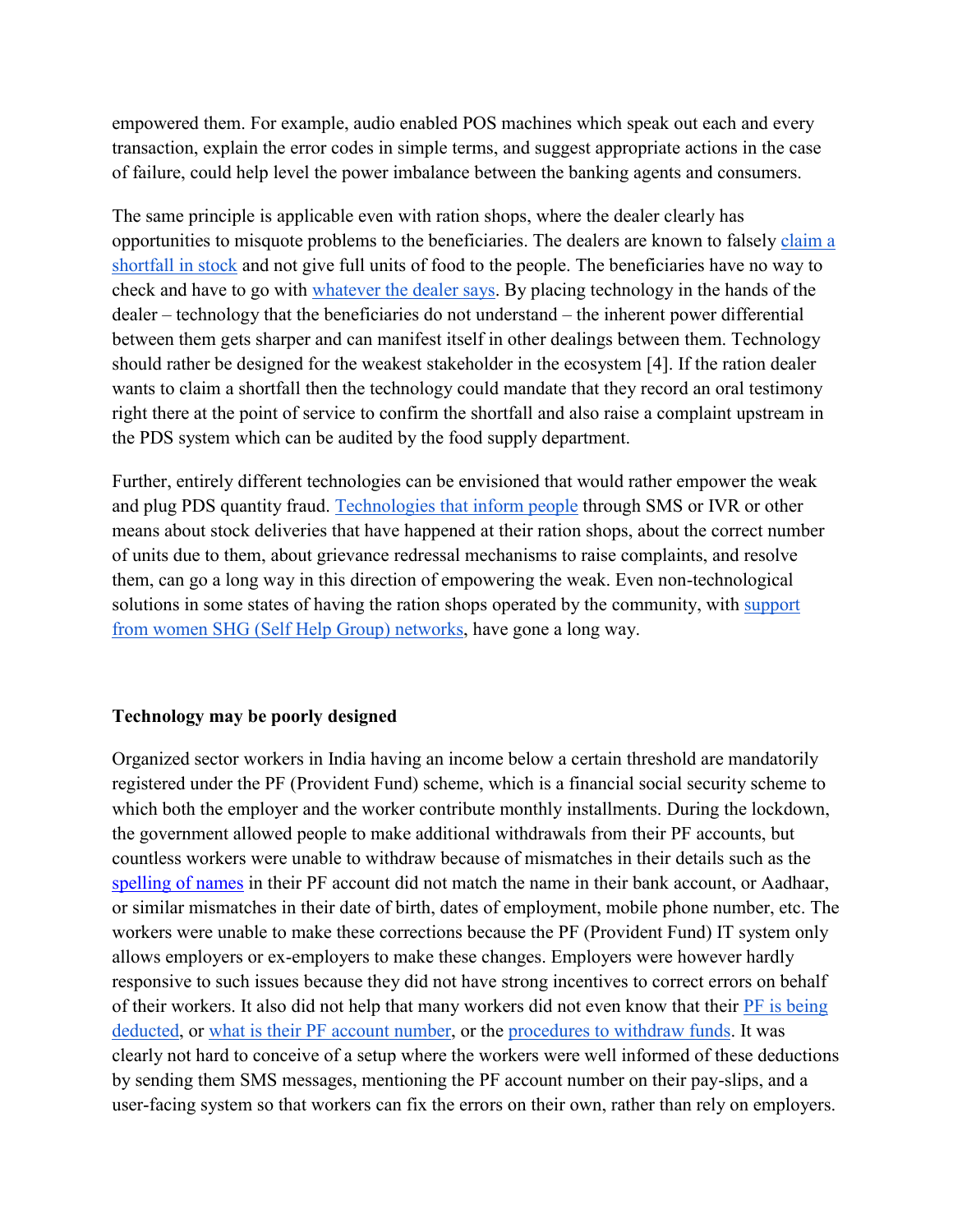#### **Even well-designed technology can miss opportunities for citizen empowerment**

To provide quick employment to those rendered out of work, the MNREGA scheme for rural employment guarantee has emerged has a strong fallback mechanism for unskilled labourers. The MNREGA MIS (Management Information System) is highly impressive, housing details of each worker, their job card, works done, attendance, payment status, etc, all query-able in almost real-time over the web. The people doing MNREGA work are however unable to use online systems to check their accounts, and [need to rely on help from others.](http://www.cse.iitd.ernet.in/~aseth/civilsocietygrievanceredressal.pdf) The MIS thereby serves largely an accounting function to keep track of various works and payments, or initiate new works and payments, and has ultimately remained as [a system for the administration](https://dl.acm.org/doi/10.1145/2516604.2516631) rather than for the workers. The workers continue to face issues with registering their [demand for work,](http://voice.gramvaani.org/fsmedia/recordings/436/4157935.mp3) [tracking payments,](http://voice.gramvaani.org/fsmedia/recordings/402/4150855.mp3) and [raising grievances.](http://api3.gramvaani.org/user/share/audio?i=4149337.mp3&d=ccdecd6de06618ee&u=14329) This is a significant missed opportunity in making citizen-friendly government systems. IVR or app-based interfaces could be easily implemented through which workers can access their own work history or payments [5], and it should be a rightful enhancement so that workers can easily check if the work being done by them is being correctly logged, they are getting their due wages accordingly, and they can demand for new work when they need it.

### **Technology may fail to empower people due to last-mile infrastructure limitations**

While there was nothing faster than direct bank transfers to provide instant cash relief to people who were suddenly left without any income, the limited physical penetration of banking infrastructure in rural areas prevented people from easily getting hold of the cash. There was massive [overcrowding seen at the few functional bank branches,](https://scroll.in/article/959730/cash-to-the-poor-is-good-but-will-they-be-able-to-access-it-safely-from-banks) highlighting the fact that financial digitization cannot happen without scaling up of the physical and human infrastructure of banking services [6]. People had to [walk far to their banks and wait for hours](http://voice.gramvaani.org/fsmedia/recordings/438/3944864.mp3) in the line, often to return empty handed when the Internet at the banks [did not work.](http://voice.gramvaani.org/fsmedia/recordings/436/3958897.mp3) While such issues have been highlighted in the past as well, such as a [failed government pilot in Jharkhand,](https://www.thehindu.com/society/in-ranchis-nagri-block-ration-rice-comes-at-a-heavy-price/article23000824.ece) and problems with maintaining [active bank accounts](https://www.thehindu.com/opinion/lead/a-bridge-to-nowhere/article26646131.ece) by people, yet cashless payments are being adopted by more and more government schemes, even as the penetration of [banking and](https://www.thehindubusinessline.com/money-and-banking/to-expand-atm-network-govt-must-offer-incentives-says-industry-body/article28973451.ece) ATM infrastructure is slowing down in rural areas. Such examples highlight the fallibility and insufficiency of technology from solving access problems, yet little effort is seen in developing appropriate processes to handle cases of errors, misuse, and technology failure.

#### **Technology can amplify discrimination and distrust among people**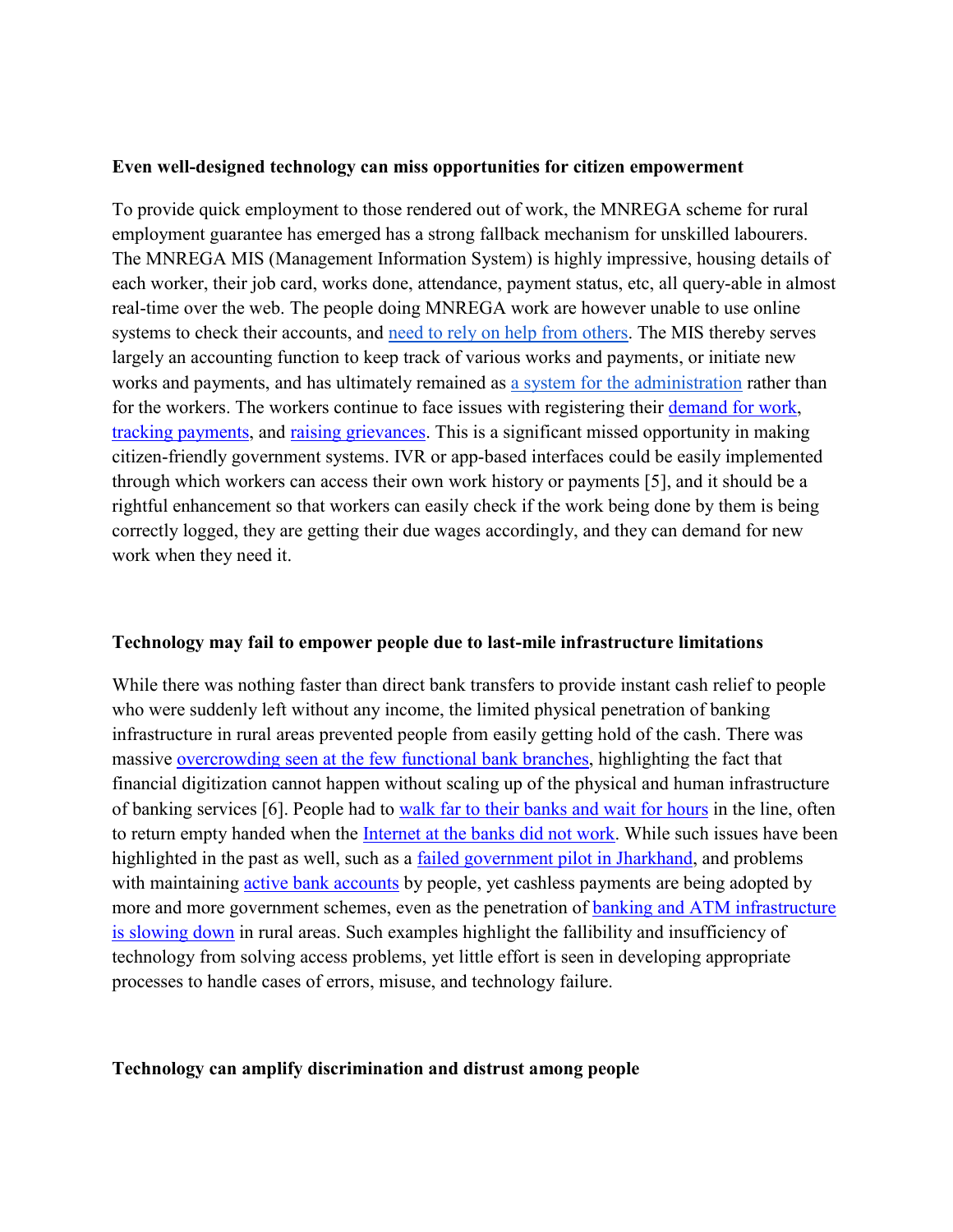The Indian government released a contact-tracing mobile app called Aarogya Setu and mandated its use among several people such as migrant workers who returned in large numbers from the cities to their rural homes when they were left out of work in the cities. Migrant workers however faced [widespread discrimination](http://voice.gramvaani.org/fsmedia/recordings/387/3966695.mp3) in their villages due to fear of transmission of the virus, and these dynamics reflected in the adoption of Aarogya Setu. While the app was strongly accepted by local residents who saw the surveillance as being useful for them, many others expressed reservation in using the app for [fear that if they do](http://voice.gramvaani.org/fsmedia/recordings/564/3995381.mp3) come out as at-risk or infected then they could be carried away to [badly run isolation centers](http://api3.gramvaani.org/user/share/audio?i=4024819.mp3&d=42b01c8e4b3a562d&u=10281) or the entire household could be confined from movement and their families too would face discrimination in the community. It is therefore important to realize that technology does not operate in a vacuum, it is used by people situated in particular contexts and the use is shaped by perceptions of trust among people with one another and with the technology. If this environment has trust deficits then the technology might enhance these deficits t[o](http://voice.gramvaani.org/fsmedia/recordings/436/3987594.mp3) [alienate people from the technology](http://voice.gramvaani.org/fsmedia/recordings/436/3987594.mp3) and also from one another. Even worse, it could be used as a tool by malicious actors to deepen the deficits and mistrust. Concerns about ambiguous data privacy policies of contract-tracing apps, and doubts about their usefulness, as [highlighted by many,](https://thewire.in/tech/covid-19-mobile-apps-india) further outlines additional pathways through which trust is disrupted when the sociological context of technology deployment environment is ignored.

#### **Technology can be marketed to serve misguided objectives**

Aadhaar was clearly conceived as a system to reduce inclusion errors in welfare schemes, ie. deny welfare benefits to those who don't deserve them, and marketed likewise as a [means to](https://economictimes.indiatimes.com/news/economy/policy/aadhaars-11-bn-question-the-numbers-being-touted-by-govt-have-no-solid-basis/articleshow/62830705.cms?from=mdr)  [plug leakages.](https://economictimes.indiatimes.com/news/economy/policy/aadhaars-11-bn-question-the-numbers-being-touted-by-govt-have-no-solid-basis/articleshow/62830705.cms?from=mdr) Such leakages of unauthorized access to welfare benefits are however a minuscule fraction of leakages by the ration dealers on [quantity fraud,](https://www.thehindubusinessline.com/opinion/books/the-many-pitfalls-of-aadhaar/article26488211.ece) or exclusions errors caused to millions of families who were denied ration benefits for having [remained without ration cards](http://voice.gramvaani.org/fsmedia/recordings/391/4075562.mp3) even during this period of great need. Had the focus been on reducing exclusion errors then there would be little reason to formulate a solution like Aadhaar. In fact, even with Aadhaar, a simple analysis of the logs can reveal beneficiaries for whom biometric re-registration or name correction may reduce avoidable exclusion errors, but such steps have not been taken by the government, rather the narrative that still persists is the need to reduce inclusion errors rather than exclusion errors. This is a misguided objective that seems to only justify the need for Aadhaar, but is otherwise not really relevant.

#### **What drives the adoption of technologies that further disempower the weak?**

These reasons of poorly thought through technology design, ignorance of the actual operational context, contrived problem statements, and inappropriate management of the socio-technological interface with mishandling of failure cases and wider public communication, are seen recurring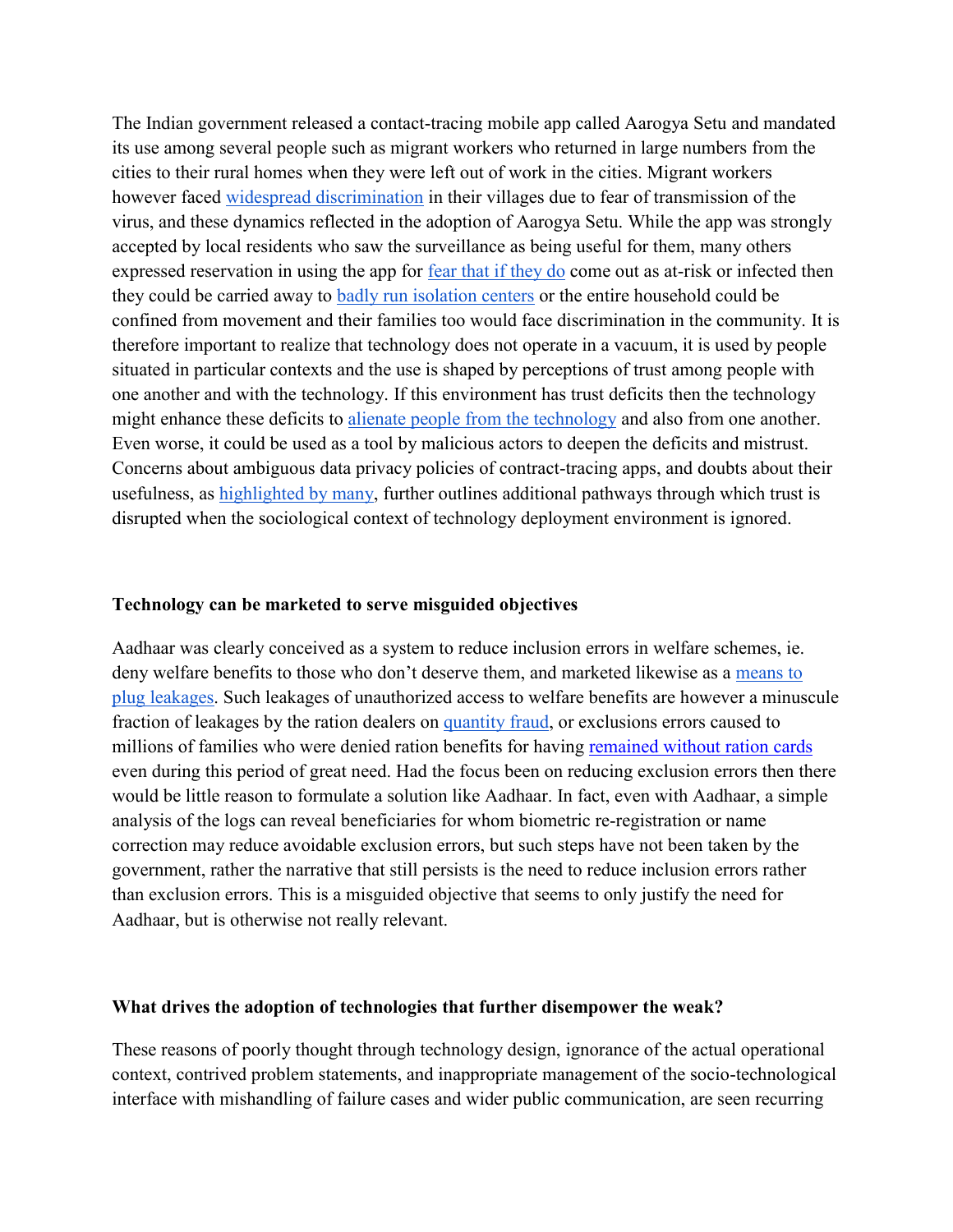again and again. The latest wave unleashed is of [AI-inspired technologies](https://en.wikipedia.org/wiki/Weapons_of_Math_Destruction) in areas such as assessing of credit-worthiness of low-income people using mobile call-data-records, risk-scoring for criminal recidivism, performance assessment of human resources across a large range of industry sectors, etc. These are all enthusiastically embraced by many governments, but all such applications are fraught with the same risks and may end up disempowering the weak.

This clearly raises the question that with such grave issues in vast technological systems that enable access to welfare benefits for millions of people, how come disempowering technologies are widely adopted by the state? Why are these technologies not fixed to minimize harm? Several theories can explain this, one being that governments have a [strong belief in high](https://en.wikipedia.org/wiki/Seeing_Like_a_State)[modernism,](https://en.wikipedia.org/wiki/Seeing_Like_a_State) of technology having the potential to control and make legible its citizens which can aid in national security, targeting of benefits, tax collection, etc. This urges the state to look for solutions that ensure compliance and catch misbehavior, but not to look for solutions that ensure inclusive access and equitable distribution. Another theory is around capitalism's need for constant technological innovation [7], which seeks out new markets, including marketing technologies to the state. If the customer is the state and not the beneficiary, then capital will build technologies for the state and not the beneficiary; and further it will exercise a strong influence in the uptake of these technologies by projecting them as silver bullets that can solve the state's concerns. In India too, the government's desire for technology that facilitates centralization has been cleverly serviced by capital's ingenuity to provide such technology [8]. In fact, the common preference of both the state and capital to [control and predict populations](https://en.wikipedia.org/wiki/The_Age_of_Surveillance_Capitalism) may explain their mutual agreement on convergence towards greater centralization of technology. Such a flawed mindset of governments for the wholesale adoption of disempowering technologies needs to be rejected by its citizens. As technologists building many such technologies, we should also reconsider contributing towards their design in the first place [9].

**Acknowledgement:** *I would like to thank [Jean Drèze](https://en.wikipedia.org/wiki/Jean_Dr%C3%A8ze) and [Subhashis Banerjee](http://www.cse.iitd.ernet.in/~suban/) for their feedback and useful pointers for the article.* 

### **References**

- [1] Graeber, D. 2006. *Dead Zones of the Imagination: On Violence, Bureaucracy, and Interpretive Labor*. The Malinowski Memorial Lecture.
- [2] Moitra, A., et al. 2016. *Design Lessons from Creating a Mobile-based Community Media Platform in Rural India*. In International Conference on Information and Communication Technologies and Development.
- [3] Mathews, H.V. 2016. *Flaws in the UIDAI Process*. In Economic and Political Weekly, 51 (9).